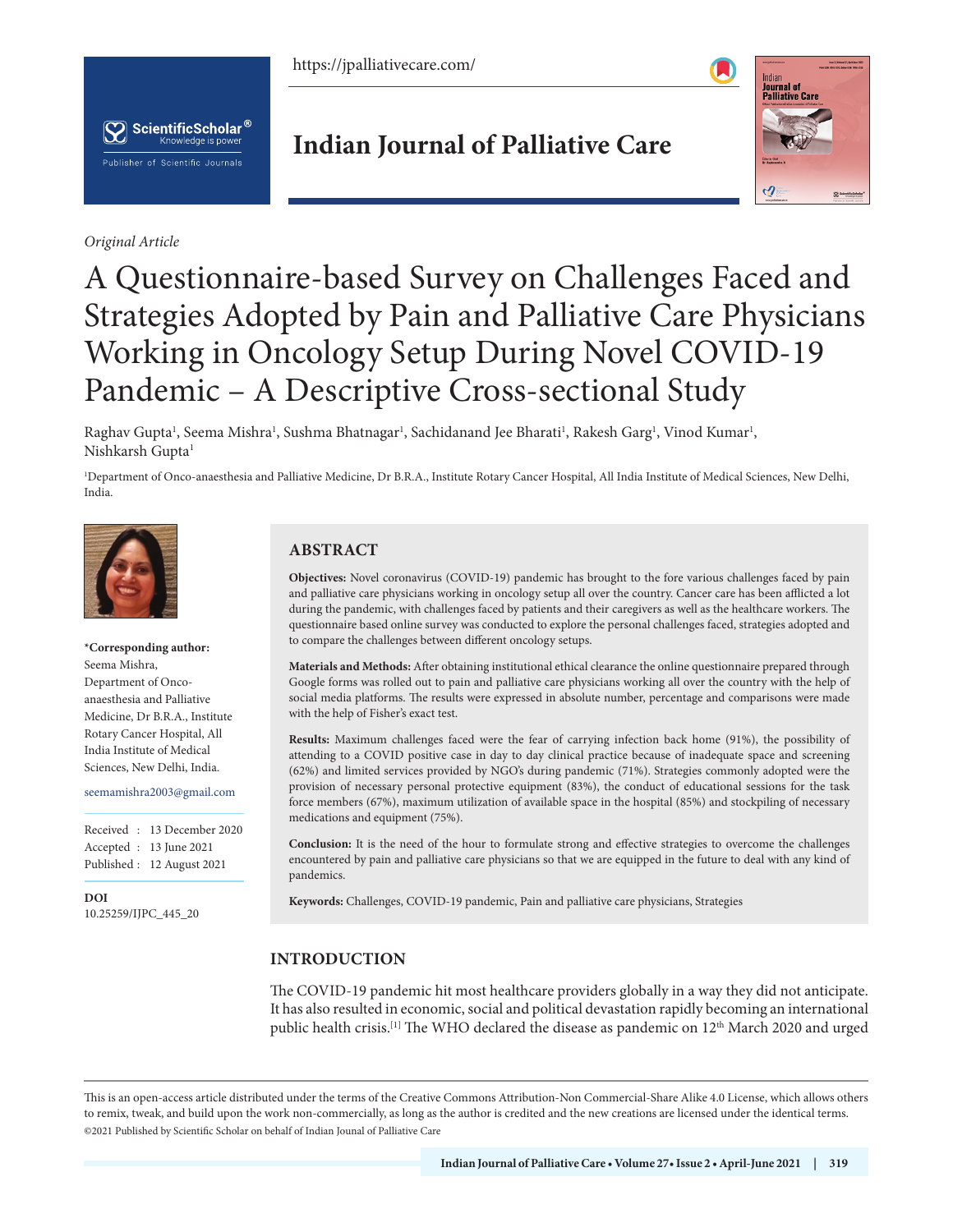countries to limit its spread.[2] In India also the count is rising steadily, experts believe that India is currently in the stage of limited community transmission, which is expected to progress over the next few months. The older patients and those with underlying serious health conditions, for example, cancer, have an increased risk of admissions into intensive care units<sup>[3]</sup> the estimated case fatality rate in cancer patients with COVID-19 is 6%,<sup>[4]</sup> as compared to 1% among the general population.<sup>[5]</sup> With the estimated number of cancer cases in India being approximately 2.25 million the impact of this pandemic on cancer patients will be grave affecting both survival as well as quality of life.<sup>[6]</sup> Palliative care with its holistic approach, the motto of giving realistic hope and honest opinion, focus on symptom management (physical, psychological), expertise in discussing prognostic uncertainty, establishing goals of care based on patient and family values and preferences and support of the caregivers and families provides an option for taking care of cancer patients suffering with pain.[7] Policies of physical distancing and lockdown to mitigate the spread of novel COVID-19 pandemic have impeded the ability of pain and palliative care physicians to provide quality care. With this background, we conducted a descriptive cross-sectional survey on the challenges faced and the strategies adopted by pain and palliative care physicians working in different oncology setups in India during the novel COVID-19 pandemic. This may help us in preparing a standard operating protocol to provide uninterrupted and good pain and palliative care services to the cancer patients.

# **MATERIALS AND METHODS**

# **Study design**

The descriptive cross-sectional study was conducted by the Department of Onco-Anaesthesia and Palliative Medicine at Dr. BRA, IRCH, AIIMS, New Delhi. Permission was obtained from the hospital Ethics Committee of AIIMS Hospital, New Delhi, India. (IEC-444/22/05.2020). The trial was registered under CTRI. (CTRI/2020/08/027051).

#### **Selection of the participants**

The cross-sectional survey was conducted on health-care professionals practicing pain and palliative care in oncology setup in India and willing to participate in the survey.

# **Aims and objectives**

The main objective of the study was to assess the personal challenges faced by the pain and palliative care physicians working in oncology setup in delivering their services and the strategies they have adapted to mitigate these challenges during the time of the novel COVID-19 pandemic. Secondary objective was a comparison of the challenges faced by different oncology health-care setups in India during COVID-19 pandemic.

## **Methodology**

The survey was carried out using the free online software and questionnaire-based tool service from Google Forms (https://docs. google. com/forms). The questionnaire was validated by a panel of five pain and palliative care physicians. There was 100% agreement among all the physicians regarding the questionnaire [Annexure 1]. A link for the questionnaire was generated, which was then sent to the health care professionals practicing pain and palliative care in oncology setup working across the country through social media platforms - WhatsApp and Facebook. The information of professionals working in oncology setup was retrieved from the list of members of various medical bodies like Indian Association of Palliative Care. They were also encouraged to pass on the survey questionnaire to as many other physicians as possible. Clicking the link by participant was taken as consent for the present online survey. Reminder message was sent after 1 week if no response was received. The effort was made to avoid such questions that could reveal the identity of respondents. The questionnaire consisted of three sections – the first section analysed the demographic data such as age, gender, specialty, years of experience in the specialty and place of practice. The second section dealt with the challenges encountered at various levels by pain and palliative care physicians – such as at the hospital level, personal level and at the level of home and hospice. The third section of the questionnaire tried to analyse the strategies adopted at four levels – system, staff, space and stuff.

#### **Statistical analysis**

The responses were directly downloaded from the Google forms into an Excel file master chart and necessary graphs were made. The data were then expressed in absolute number and percentage. The comparison between oncological setups (Medical colleges and private hospitals) was done using Fisher's exact test and Open Epi software. *P* < 0.05 was considered to be statistically significant.

# **RESULTS**

Link for the questionnaire was sent to 230 pain and palliative care physicians working in oncology setup out of which 207 responded (90%) out of 207 participants, 59% (122) were males and rest 41% (85) were females. The majority of participants (82%) belonged to the age group of 20–40 years. Most of the respondents were anaesthetists (58.45%) working in oncology setup practicing both cancer pain management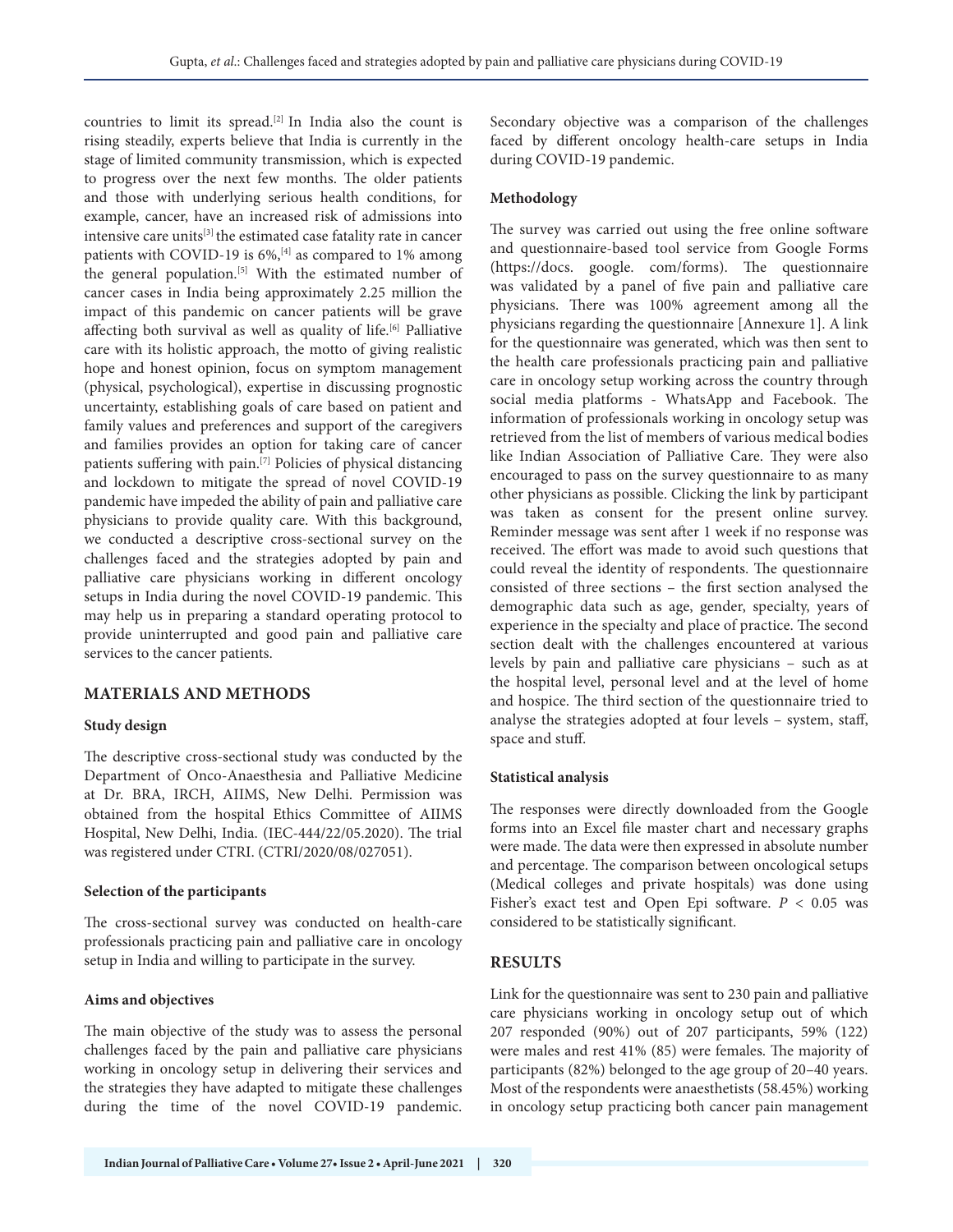and palliative care. About 36.4% had an experience of >6 years in their field of specialty. Total of 116 respondents were practicing in medical college (government or private) [Table 1].

# **Challenges faced at the "Hospital Level"**

More than 50 % of physicians faced challenges on various fronts at the hospital level during this pandemic. They felt that there is a possibility of attending to a COVID-19 positive case during their day to day clinical practice with inadequate space in hospital premises to screen the patients. It was also reported by them that the inpatient and out-patient services have come down a lot; care givers are not easily allowed which impeded the counselling procedure. Physicians also faced an ethical dilemma of triaging the patients leaving many patients with mild symptoms unattended. On the academic front they felt that primary pain and palliative care research was getting hampered because of this pandemic [Figure 1].

#### **Challenges faced at "Personal Level"**

More than 90% (*n* = 189) physicians had the fear of carrying infection back home from the hospital. Sixty-one percent (*n* = 126) had difficulty in convincing the patients and their caregivers about curtailing their visit to the hospital during the pandemic. Forty-nine percent  $(n = 102)$  felt that it was getting difficult to keep oneself updated with the latest COVID related guidelines as they are dynamic and changing rapidly on day-to-day basis [Figure 2].

**Table 1:** Specialties of the respondents, years of experience and working area distribution.

| <b>Question with responses</b>                                                  | $n$ (percentage) |
|---------------------------------------------------------------------------------|------------------|
| Specialty of the respondents                                                    |                  |
| Anaesthesia $*$                                                                 | 121 (58.45)      |
| Palliative Medicine                                                             | 30 (14.49)       |
| Radiation oncology*                                                             | 32 (15.45)       |
| Medical oncology*                                                               | 12 (5.79)        |
| Surgical oncology*                                                              | 12 (5.79)        |
| Years of experience                                                             |                  |
| $1 - 3$                                                                         | 62 (30)          |
| $3 - 6$                                                                         | 70 (33.8)        |
| >6                                                                              | 75 (36.2)        |
| Working area distribution                                                       |                  |
| Medical college (government/private)                                            | 117(56.5)        |
| Government Hospital                                                             | 36 (17.4)        |
| Private Hospital                                                                | 45 (21.7)        |
| Free lancing                                                                    | 9(4.3)           |
| *Involved in the practice of cancer pain management and palliative care<br>also |                  |

## **Challenges faced at the level of home and hospice based pain and palliative services**

At the level of home and hospice based palliative care services 147 physicians (71%) felt that NGOS's have not been able to provide their palliative care services because of lack of supporting staff, limited supply of PPE and inability to go to patient's home. 124 physicians (60%) reported that there have been no new admissions by the hospice due to fear of community transmission of coronavirus [Figure 3].

#### **Strategies adopted at the level of "System"**

To overcome various challenges faced by pain and palliative care physicians working in oncology setup hospitals and administration have adopted strategies at the level of system on various fronts by providing the necessary PPE equipment (172 cases), paid leave for some proportion of healthcare staff (124 cases), telemedicine facility for contacting with the patients (160 cases) and triaging system to identify patients in need of specialized pain and palliative care services in 121 cases [Figure 4].

#### Strategies adopted at the level of "Staff"

The physicians have adopted some strategies at the level of staff itself to mitigate the challenges posed to them during the pandemic. 129 (62%) responded stating that they are trying to empower the caregivers to play an active role to provide patient care. One hundred and fifteen (55.5%) were practicing teleconsultation for follow up patients. A standardized protocol for symptom management has been done by 123 (59%) respondents. Sixty-seven percent (139) physicians mentioned that educational sessions were also being conducted for task force members; this is apart from the training sessions for the patient and their caregivers (115 respondents) to make them aware of the pandemic and its precautions [Figure 5].

# **Strategies adopted at the level of "Space"**

At the level of space 176 (85%) physicians told that they were trying to utilize the available space in its best possible way following the norms of social distancing among patient and healthcare workers. Fifty-seven percent responded (118) that they also have identified new areas at their workplace to provide pain and palliative care services [Figure 6].

#### **Strategies at the level of "Stuff"**

The strategies apart from the level of the system, staff and space were also adopted at the level of stuff. Stockpiling of necessary medications for symptoms such as nausea, vomiting and dyspnoea was done by 155 (75%). One fifteen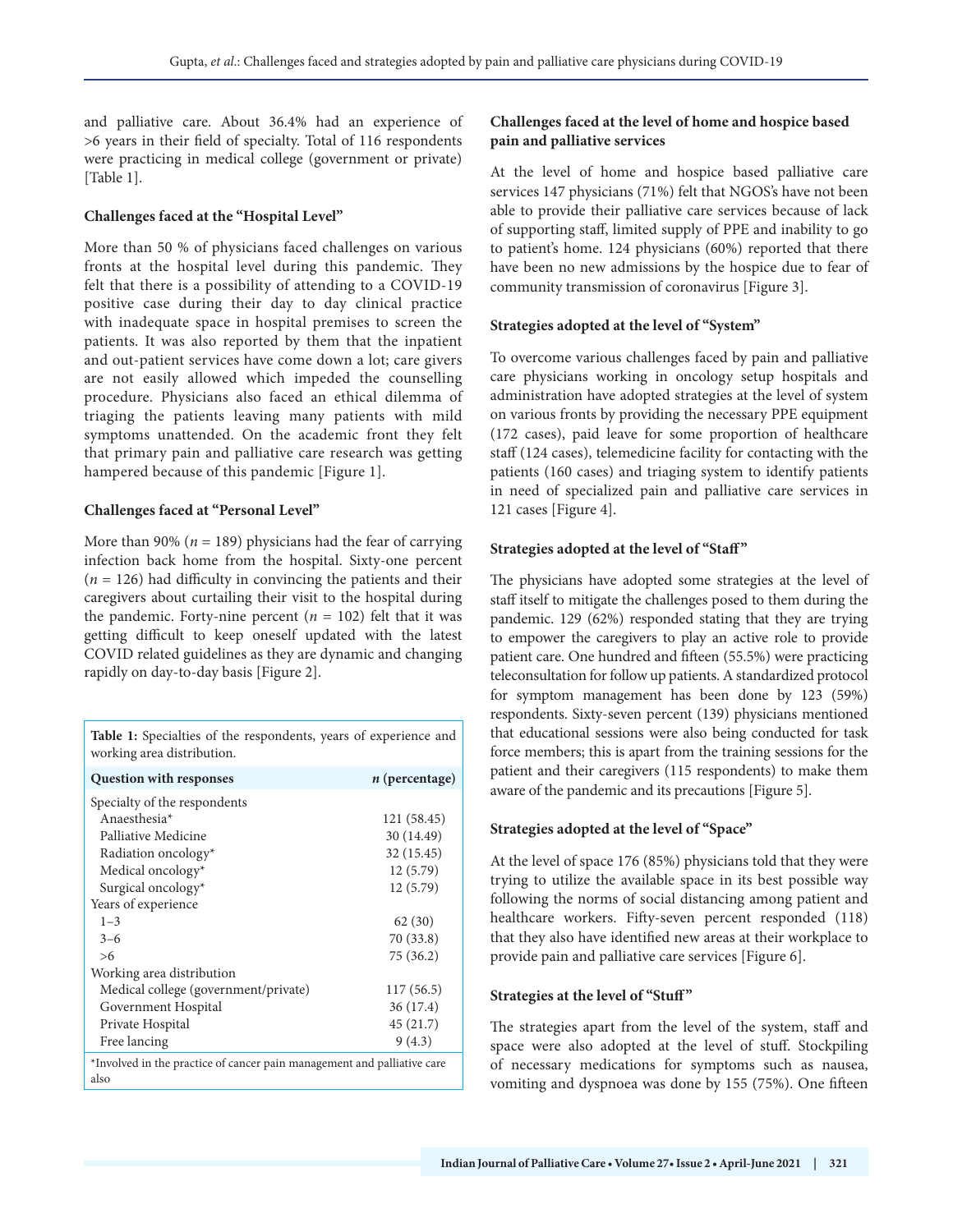

**Figure 1:** Challenges at hospital level.



**Figure 2:** Challenges at personal level.

prepared (55.5%) medication and equipment kits for home care of patients [Figure 7].

#### **Comparison of challenges faced by medical colleges and private hospitals [Table 2]**

Challenges faced percentage wise by medical colleges were far more on every front compared to private hospitals except in lack of pharmacy dispensing wings to deliver opioid medications and pain and palliative care research getting afflicted during a pandemic.

Challenges in the form of lack of telemedicine facility and restricted entry to caregivers were not statistically significant between the two groups. Otherwise, there was a highly significant statistical difference between the groups among all the other challenges.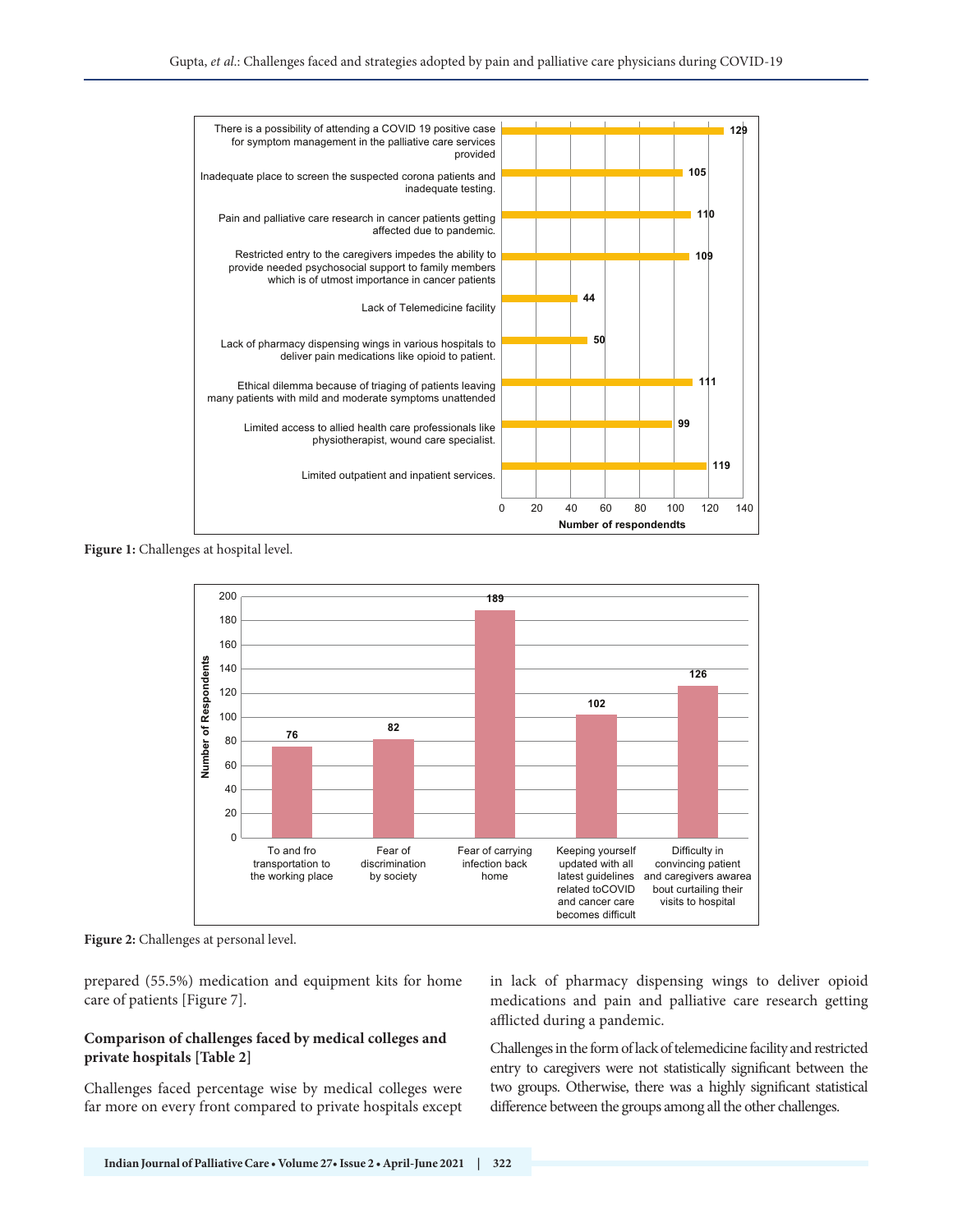#### **DISCUSSION**

Novel COVID-19 pandemic since its time of inception has created havoc for the healthcare infrastructure and professionals working in the health-care setup. Cancer patients have been one of the most afflicted during this pandemic as the immunosuppression associated with cancer increases the chances of contracting coronavirus infection.[8] It is not just the patients and their caregivers who are getting affected but also the pain and palliative care physicians working in oncology setup all over the country, as they are facing numerous challenges. At the level of hospital facilities many physicians felt that there is a high



**Figure 3:** Challenges at level of home and hospice based services.

possibility of attending a COVID-19 positive case as many patients are asymptomatic. Due to policies of lockdown and social distancing the inpatient and outpatient services were curtailed in their setup, so they need to triage the patients due to which many patients with mild and moderate symptoms could not be attended. They also reported that the space to screen patients for COVID 19 symptoms was inadequate. The services of allied health-care professions such as dieticians, physiotherapists and wound care specialists were also not easily available during the pandemic. Many physicians felt that due to lack of telemedicine facility they were not available to help the patients who could not visit the hospital. Furthermore, restricted entry to the caregivers in the hospital made it difficult for the patients to cope up with the stress of the disease. At a personal level majority feared carrying infection back home and thus had anxiety that they may affect the elderly and small children living along with them. Trouble regarding transportation to and from the hospital and discrimination by society was also reported. Physicians felt the fear of discrimination in the society because of working in the hospital setup. Furthermore, keeping oneself updated regarding the latest guidelines related to COVID and cancer care was found to be difficult. Home and hospice based palliative care services which form an integral component of



**Figure 4:** System level strategies.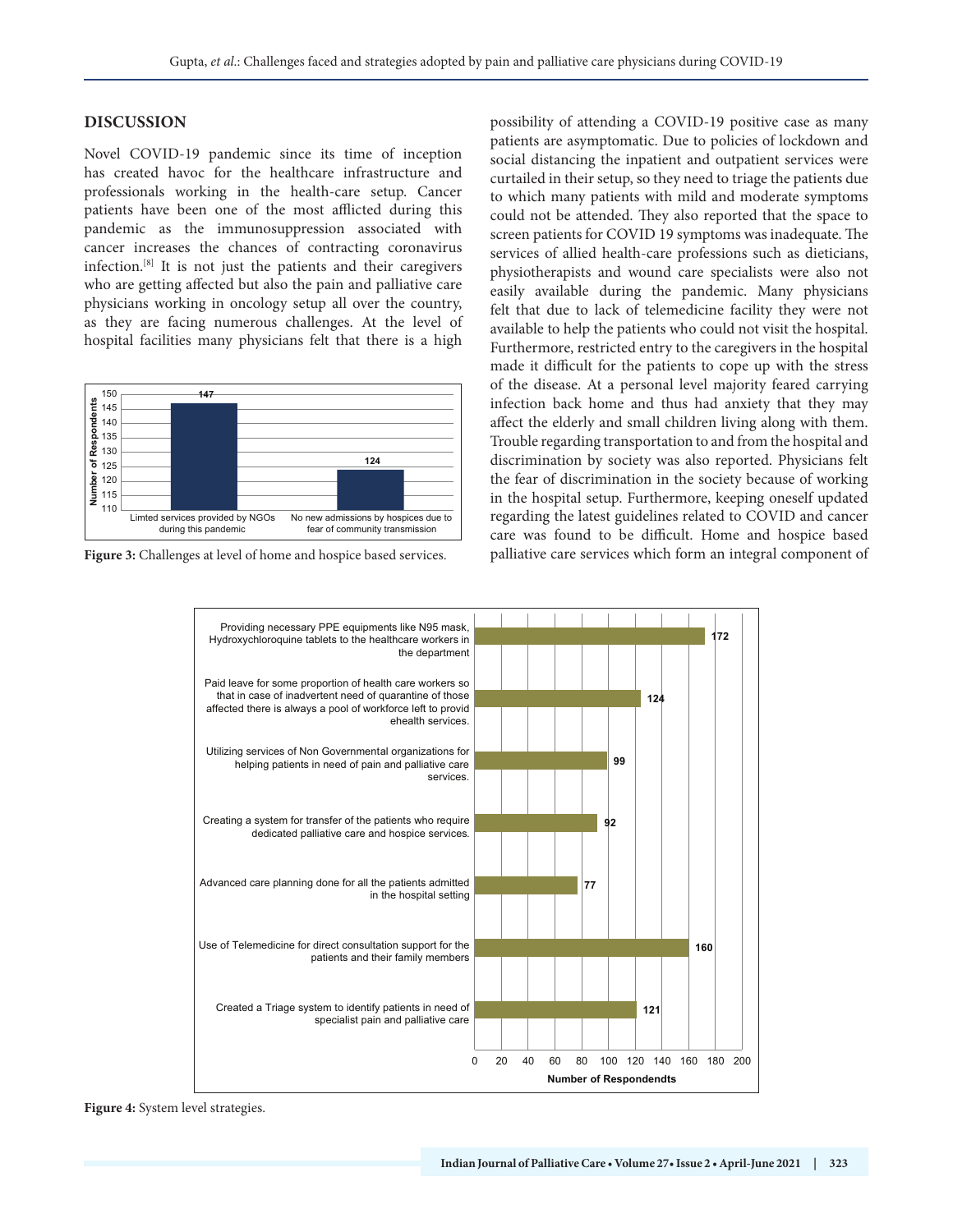

**Figure 5:** Staff level strategies.



**Figure 6:** Space level strategies.

the management of many terminally sick cancer patients was also not spared from the wrath of this pandemic. Physicians reported that hospice did not take new admissions and NGO's have not been able to provide home based care like before because of the shortage of manpower and unavailability of sufficiently good quality personal protective equipment. Downer *et al*. mentioned that during the time of the pandemic, triaging systems have ensured palliative care but no concrete plan has been developed to manage the sudden increase in demands of palliative care. So they devised 4 S strategy addressing stuff, staff, space and system to fulfil the responsibility towards patients.[9] In our study, also we explored the strategies adopted by pain and palliative care physicians on these four fronts. At the level of the system, we found that telemedicine services were being utilized to provide cancer care to patients so that their hospital visits can be reduced only when it is very essential. Necessary PPE kits were being provided so that the healthcare workers (HCWs) feel safe while providing care to the patients. Advance care planning has been adopted by many physicians so that in the terminal stage the caregivers and patients are mentally prepared and do not opt for futile treatments. HCWs have also been called to hospitals on a rotational basis so that there is always a reserve workforce available in time of requirement if some other worker contracts COVID infection. At the level of staff patients' caregivers are being empowered to provide as much care as possible to the patient. Training sessions have been conducted for all the HCWs to keep them updated about the pandemic and the precautions they need to take. At the same time patients visiting the hospitals along with caregivers are being educated and sensitized about the precautions they need to follow. Using palliative screening tools patients are categorized into priorities so that those who need maximum care do not get neglected. At the level of space areas have been identified in the hospital premises where the pain and palliative care patients could be cared for and if there was no extra space available whatever space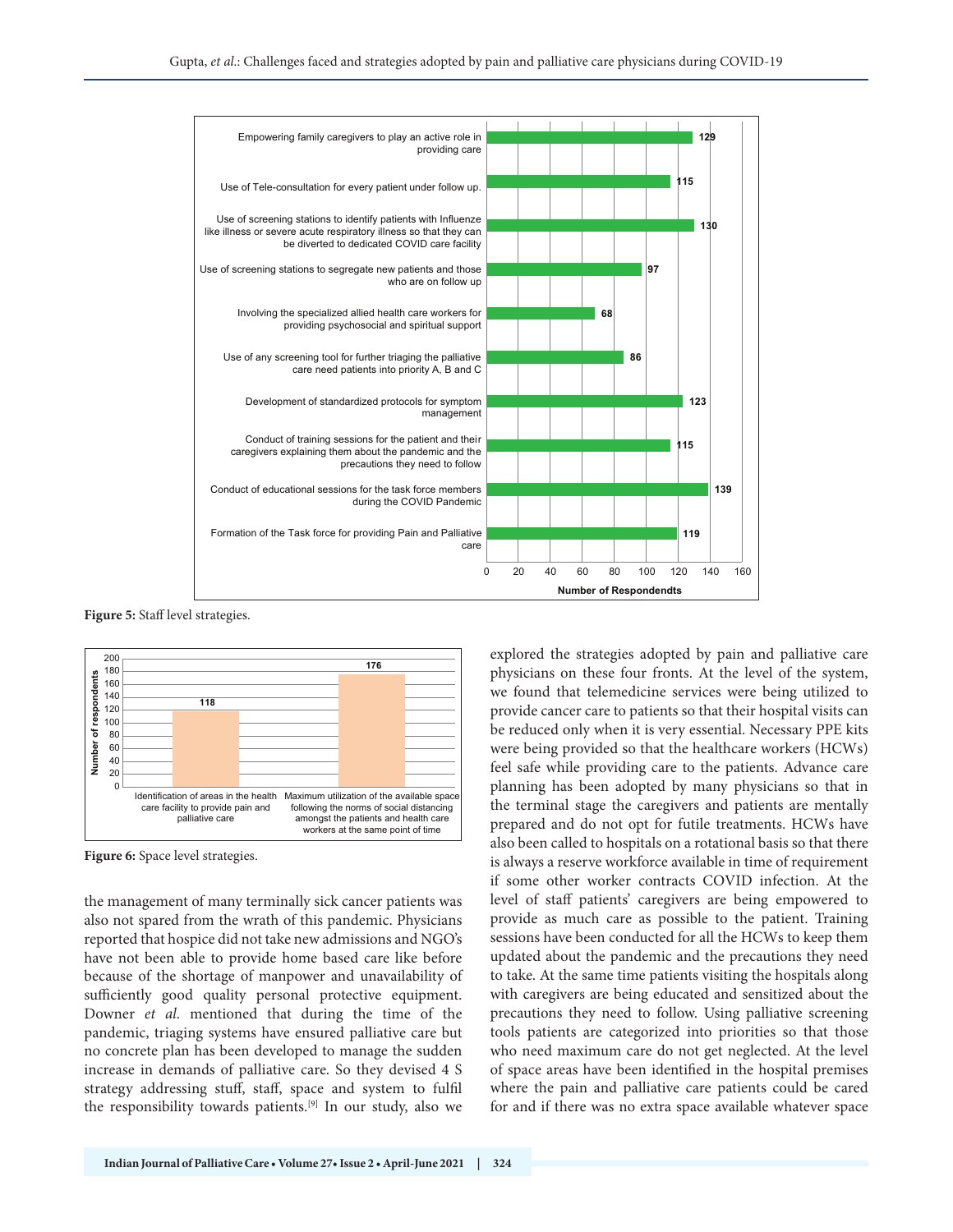

**Figure 7:** Stuff level strategies.

| Table 2: Comparison of challenges faced by medical colleges and private hospitals.                                                                                      |                              |                            |                                      |  |
|-------------------------------------------------------------------------------------------------------------------------------------------------------------------------|------------------------------|----------------------------|--------------------------------------|--|
| Challenges at hospital level                                                                                                                                            | Medical college<br>$n/N$ (%) | $n/N$ (%)                  | Private hospitals Two-tailed P-value |  |
| Limited outpatient and inpatient services<br>Limited access to allied health care professionals like physiotherapists, wound<br>care specialist                         | 80/117(68.3)<br>65/117(55.5) | 20/45(44.4)<br>10/45(22.2) | 0.006<br>0.0002                      |  |
| Ethical dilemma because of the triaging of patients leaving many patients<br>with mild and moderate symptoms unattended                                                 | 70/117(59.8)                 | 10/45(22.2)                | 0.0001                               |  |
| Lack of pharmacy dispensing wings in various hospitals to deliver pain<br>medications like opioids to patients                                                          | 15/117(12.8)                 | 15/45(33.3)                | 0.005                                |  |
| Lack of telemedicine facility                                                                                                                                           | 15/117(12.8)                 | 5/45(11.1)                 | 1.000                                |  |
| Restricted entry to the caregivers impedes the ability to provide needed<br>psychosocial support to family members which are of utmost importance in<br>cancer patients | 65/117(55.5)                 | 20/45(44.4)                | 0.222                                |  |
| Pain and palliative care research in cancer patients getting affected due to<br>pandemic                                                                                | 50/117(42.7)                 | 30/45(66.6)                | 0.008                                |  |
| Inadequate place to screen the suspected corona patients and inadequate<br>testing                                                                                      | 70/117(59.8)                 | 5/45(11.1)                 | 0.0001                               |  |
| There is a possibility of attending a COVID 19 positive case for symptom<br>management in the palliative care services provided                                         | 80/117(68.3)                 | 20/45(44.4)                | 0.006                                |  |
| n: Number of respondents who faced challenges out of the total number of respondents. N: Total Number of respondents                                                    |                              |                            |                                      |  |

was available judicious use of that is being done keeping in mind the norms of social distancing. At the level of stuff physicians have done stockpiling of necessary equipment and drugs for symptomatic management of cancer patients. Kits which could be handed over to the patients have also been prepared for long term care at home. As far as the comparison of medical college setup and private hospitals is concerned, there was a huge gap among the challenges faced by the medical college setup. Medical colleges had limited outpatient and inpatient services, limited access to allied health-care professionals, inadequate place to screen for suspected COVID patients. The discrepancy in challenges between the two setups could be explained by the huge patient upload catered to by the medical colleges compared to the private hospitals and the lack of infrastructural facilities. Private hospitals compared to medical colleges faced more challenges in domain of research getting affected and lack of pharmacy dispensing wings for opioid for cancer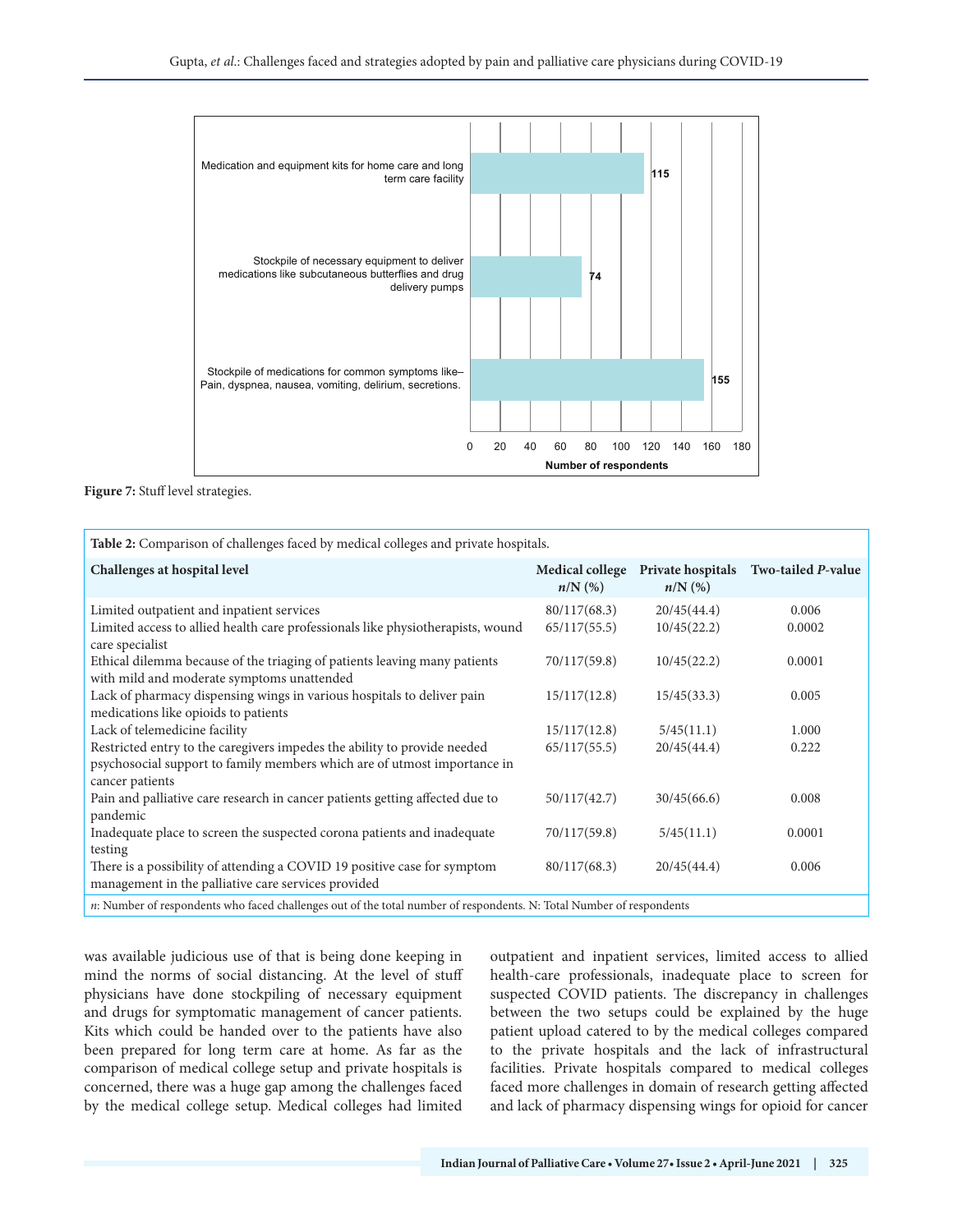patients. Singhai *et al*. have said that the present pandemic and the national strategies formulated to mitigate the spread of COVID‐19 pose significant challenges to the delivery of palliative care at hospital level, home based and hospice based palliative care services and they have proposed System of triaging, Hospital policy, Adequate and uninterrupted supply of essential medications, Resources, Empathetic communication and Documentation strategy to overcome these challenges.[10] Willian *et al*. mentioned that a primary challenge when planning for a pandemic is human resource management. Hospital admissions will need to come up with plans and ideas that does not hamper the treatment process and at the same time protect patients and HCWs as infections rise.[11] Randall *et al*. have emphasized the importance of addressing advance care planning during novel COVID-19 pandemic. They reiterate the fact that physicians should hold discussions regarding end-of-life care with patients and their caregivers especially for people suffering from chronic illness like cancer. They formulated an informed assent approach to code status discussions, as it may be useful for patients in whom cardiopulmonary resuscitation is unlikely to allow a successful return to a quality of life.<sup>[12]</sup> We also propose that a standard operating protocol be formulated by the hospitals keeping in mind the challenges faced by oncology setups in our country.

#### **Limitations of the study**

There are several limitations to our study. First, the sample size is small, therefore it may not be representative of the challenges faced and strategies adopted by pain and palliative care physicians working all over the country. Second, there could have been many other challenges faced at individual and institutional level but we could not elicit those through our questionnaire. The respondents were given an option to discuss other challenges encountered but we did not get response for the same. Furthermore, the challenges encountered by physicians in India may not be representative of challenges faced by physicians in other countries because of different healthcare setup and resources available. Nevertheless, the study conducted by us is first of its kind to highlight the different challenges faced and strategies adopted by pain and palliative care physicians working in oncology setup in India.

# **CONCLUSION**

The current COVID-19 pandemic has shaken the very roots of healthcare all over the world. It has brought to the fore various challenges our pain and palliative care physicians working in oncology setup have been facing otherwise also. Till date, there has been emphasis on cure and biomedical character of health care as opposed to palliative care, which focuses on quality of life of patients. But amidst this pandemic, palliative care is different with experts realising the various possibilities in this field of care and research. It is high time we address the challenges faced by our physicians on various fronts-be it at hospital level or personal level. For that the government and the health-care industry need to come forward and work as a joint force. Standard operating protocols, guidelines and effective strategies have to be formulated so that we are better equipped in the future to deal with such kind of pandemics. This will help us immensely in proving uninterrupted holistic care to the cancer patients and at the same time protect our HCWs in this battle.

#### **Declaration of patient consent**

Patient's consent not required as there are no patients in this study.

#### **Financial support and sponsorship**

Nil.

#### **Conflicts of interest**

There are no conflicts of interest.

# **REFERENCES**

- 1. Del Rio C, Malani PN. COVID-19-New insights on a rapidly changing epidemic. JAMA 2020;323:1339-40.
- 2. World Health Organization. WHO Announces COVID-19 Outbreak a Pandemic. Geneva: World Health Organization; 2020. Available from: http://www.euro.who.int/en/healthtopics/health-emergencies/coronavirus-covid-19/news/ news/2020/3/who-announces-covid-19-outbreak-a-pandemic. [Last accessed on 2020 Jun 16].
- 3. Zhou F, Yu T, Du R, Fan G, Liu Y, Liu Z, *et al*. Clinical course and risk factors for mortality of adult inpatients with COVID-19 in Wuhan, China: A retrospective cohort study. Lancet 2020;395:1054-62.
- 4. Wu Z, McGoogan JM. Characteristics of and important lessons from the coronavirus disease 2019 (COVID-19) outbreak in China: Summary of a report of 72 314 cases from the Chinese center for disease control and prevention. JAMA 2020;7:1239-42.
- 5. Wu JT, Leung K, Bushman M, Kishore N, Niehus R, de Salazar PM, *et al*. Estimating clinical severity of COVID-19 from the transmission dynamics in Wuhan, China. Nat Med 2020;26:506-10.
- 6. Ingole SP, Kakde AU, Bonde PB. A review on statistics of cancer in India. IOSR J Environ Sci 2016;10:107-16.
- 7. Asthana S, Bhatia S, Dhoundiyal R, Labani SP, Garg R, Bhatnagar S. Quality of life and needs of the Indian advanced cancer patients receiving palliative care assessment of the quality of life, problems, and needs of the advanced cancer patient receiving palliative care. Cancer Res Stat Treat 2019;2:13844.
- 8. Liang W, Guan W, Chen R, Wang W, Li J, Xu K, *et al.* Cancer patients in SARS-CoV-2 infection: A nationwide analysis in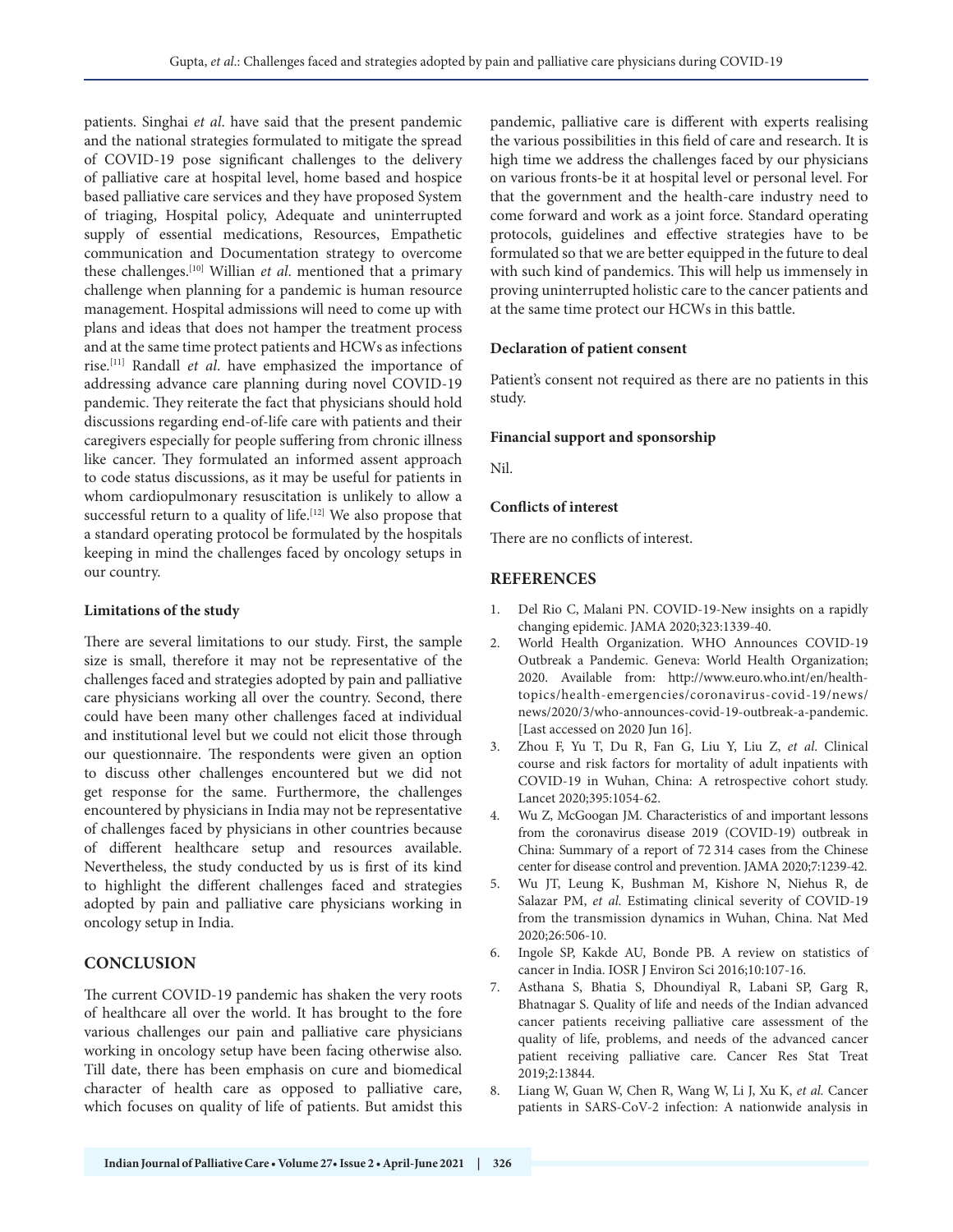China. Lancet Oncol 2020;21:335-7.

- 9. Downar J, Seccareccia D; Associated Medical Services Inc. Educational fellows in care at the end of life. Palliating a pandemic: "All patients must be cared for". J Pain Symptom Manage 2010;39:291-5.
- 10. Singhai P, Rao KS, Rao S, Salins N. Palliative care for advanced cancer patients in theCOVID-19 pandemic: Challenges and adaptations. Cancer Res Stat Treat 2020;3:127-32.
- 11. Willan J, King AJ, Hayes S, Collins GP, Peniket A. Care of haematology patients in a COVID-19 epidemic. Br J Haematol 2020;189:241-3.
- 12. Curtis JR, Kross EK, Stapleton RD. the importance of addressing advance care planning and decisions about do-notresuscitate orders during novel coronavirus 2019 (COVID-19). JAMA 2020;323:1771-2.

**How to cite this article:** Gupta R, Mishra S, Bhatnagar S, Bharati SJ, Garg R, Kumar V, *et al*. A questionnaire-based survey on challenges faced and strategies adopted by pain and palliative care physicians working in oncology setup during novel COVID-19 pandemic – A descriptive crosssectional study. Indian J Palliat Care 2021;27(2):319-29.

**ANNEXURE 1**

## **Challenges faced and strategies adopted byPain and Palliative care physicians working inoncology setup during COVID 19 Pandemic**

COVID 19 pandemic has emerged as a clinical challenge to all pain and palliative care physicians working in oncology setup worldwide as it is important to provide comfort care at all stages in cancer patients. This survey would help in assessing the challenges and problems faced by the Pain and Palliative care physicians in dealing with cancer patients and strategies adopted by them in mitigating those challenges. Thus it will provide an insight for formulation of a management plan for dealing with the current pandemic and such pandemics in future.

I would request you for your valuable participation in this survey. You may select the most appropriate option or more than one option where necessary.

This survey is being conducted by the Department of Oncoanaesthesia and Palliative Medicine, Dr. BRAIRCH, AIIMS, New Delhi. The study participation is voluntary and all the information will be kept confidential.

If you have any questions about this survey or any study related issue, you can contact the principal investigator Dr. Seema Mishra at seemamishra2003@gmail.com

\*Required

1. Consent to participate: I have reviewed the information provided above. I understand thatmy participation will be voluntary. By clicking on "I Agree" button, I give consent toparticipate in the study.\*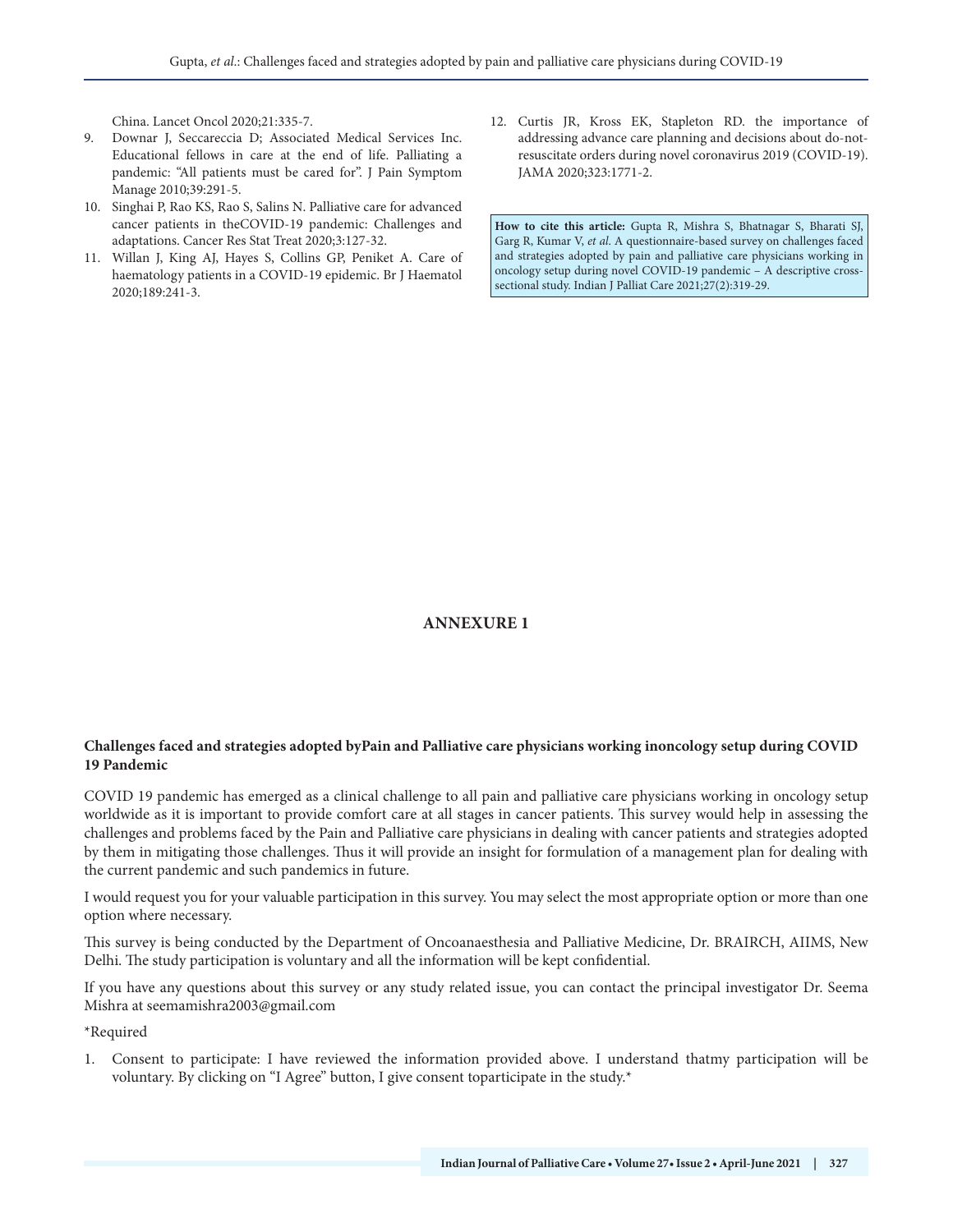*Mark only one oval.*

I Agree

#### **Personal details**

2. Age (Years)\*

*Mark only one oval.*

20-40

40-60

>60

3. Gender\*

#### *Mark only one oval.*

Male

Female

Other:

4. Specialty (Multiple options can be marked depending upon the practice)\*

*Tick all that apply.*

- ☐ Anaesthesia
- ☐ Pain Medicine
- □ Palliative medicine
- □ Critical Care
- ☐ Radiation Oncology
- □ Medical Oncology
- □ Surgical Oncology

Other: □

5. Years of experience in the specialty\*

*Mark only one oval.*



3-6 Years

>6 Years

# 6. Place of practice\*

*Mark only one oval.*

Medical college (Government/Private)

Government hospital

Private hospital

# Free lancing

7. Name of the college/hospital with city and state (If applicable)\*

Challenges at different levels

You can choose more than one option (Tick all that apply)

8. Challenges face at "Hospital level"\*

# *Tick all that apply.*

- ☐ Limited outpatient and inpatient services.
- ☐ Limited access to allied health care professionals like physiotherapist, wound care specialist.
- ☐ Ethical dilemma because of triaging of patients leaving many patients with mild and moderatesymptoms unattended
- $\Box$  Lack of pharmacy dispensing wings in various hospitals to deliver pain medications like opioid topatient.
- ☐ Lack of Telemedicine facility
- ☐ Restricted entry to the caregivers impedes the ability to provide needed psychosocial support tofamily members which is of utmost importance in cancer patients
- □ Pain and palliative care research in cancer patients getting affected due to pandemic.
- ☐ Inadequate place to screen the suspected corona patients and inadequate testing.
- $\Box$  There is a possibility of attending a COVID 19 positive case for symptom management in thepalliative care services provided

Other: □

9. Challenges at "Personal level"\*

# *Tick all that apply.*

- ☐ To and fro transportation to the working place
- $\Box$  Fear of discrimination by society
- ☐ Fear of carrying infection back home
- ☐ Keeping yourself updated with all latest guidelines related to COVID and cancer care becomesdifficult
- □ Difficulty in convincing patient and caregivers aware about curtailing their visits to hospital

Other: □

10. Challenges at the "Level of Home and hospice" based pain and palliative services \*

# *Tick all that apply.*

☐ Limited services provided by NGO's during this pandemic because of lack of their support staff, inability to go to patients home and limited availability of PPE with them